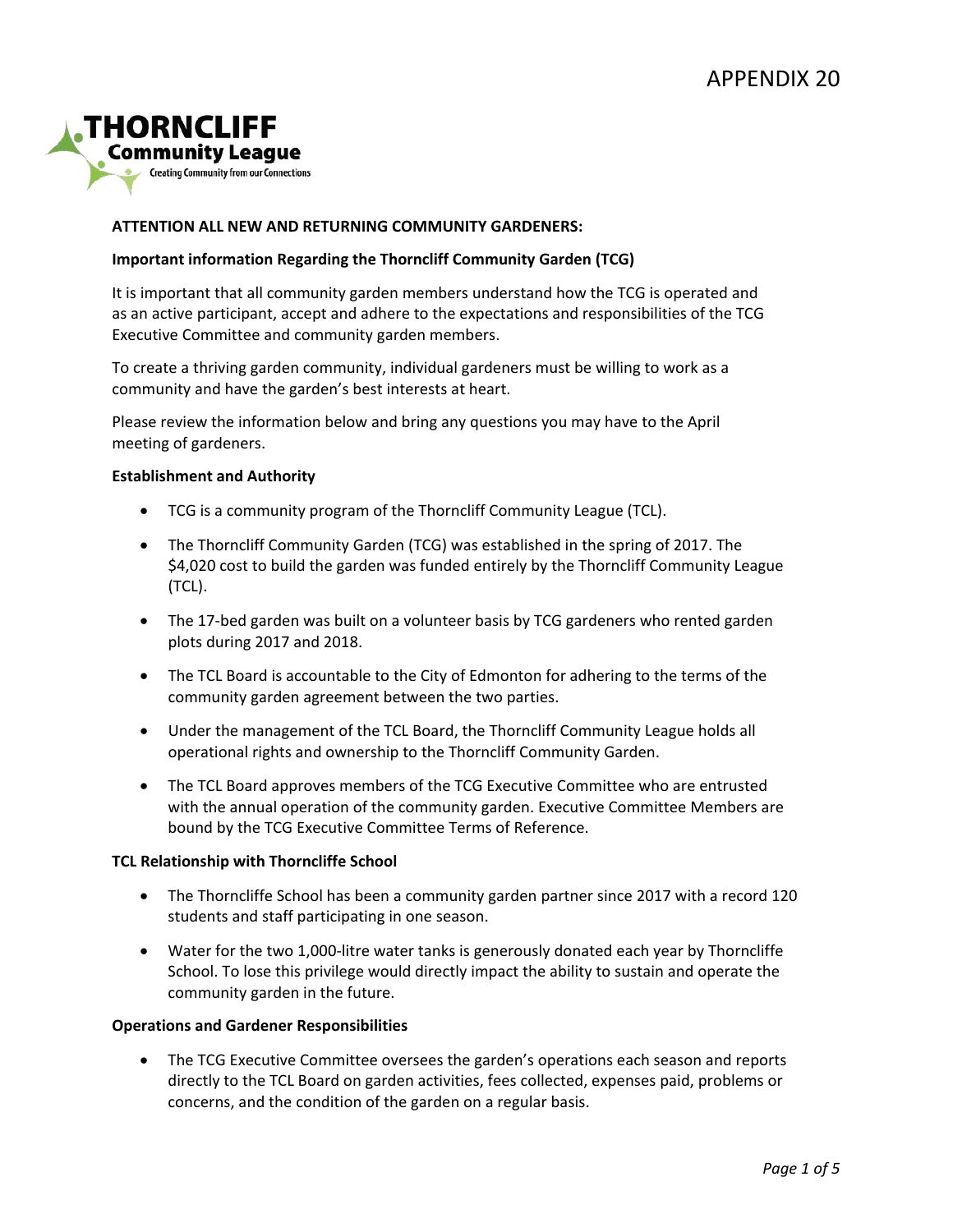- The TCG Executive Committee is responsible for conducting an annual inspection of the garden to consider where repair, replacement, or upgrade is required. A written report will be submitted to the TCL Board prior to the end of the garden season for proposed work to be done the following year.
- Garden tools and equipment located in the garden are available for use by all gardeners. Access to the water hose to fill the water tanks will be determined by the TCG executive committee. Gardeners do not have direct access.
- Gardeners change from year to year depending upon the number of returning gardeners and interested new gardeners, well as the number of plots required by Thorncliffe School.
- Every gardener is required to sign the gardener's contract and pay their fees before they are given access to the community garden and their garden bed.
- The Community Garden Coordinator follows an established hierarchy for first rights to rent a garden plot when assigning garden beds each year. More details are available if required.
- Garden beds are rented each year at the designated cost of \$25/bed for low beds and \$40/bed for high beds. Once fees are paid and a gardener's contract is signed, gardeners have access to the garden, its tools, watering tanks, and other amenities between May and October. Gardens must be planted by June 15 and all garden materials must be removed by October 15.
- Neither TCG or TCL have any further obligation to gardeners, and neither are obligated to allow a gardener to return the following year.
- Past gardeners may request to return from year to year in March or April and are welcome to return if they adhered to the gardener's contract in the previous season; failure to adhere to the gardener's contract may disqualify gardeners from returning in the future.
- Reasons that gardeners may be ineligible for a garden bed in subsequent years include, but are not limited to:
	- 1. Causing damage or loss, whether intentional or due to neglect, to the physical property of TCG or TCL including garden beds, tools, watering tanks, storage unit, compost and garbage bins, gate locks, water hoses, and TCL inventory
	- 2. Non-payment of garden bed fees by April 30<sup>th</sup>
	- 3. Not signing the gardener's contract
	- 4. Absence in mandatory community meetings of the gardeners
	- 5. Failure in a previous year to demonstrate being a "community" gardener, including the ongoing maintenance of the TCG, such as:
		- a. Not assisting to fill the water tanks or following the established protocol as scheduled
		- b. Not replacing the water hose properly in the school
		- c. Lack of partaking in the upkeep of the garden's common areas
		- d. Not helping to tend or water the common beds, particularly the central flower garden
		- e. The misuse, including the wasting, of the water supply
	- 6. Not fulfilling responsibilities associated with the garden's watering schedule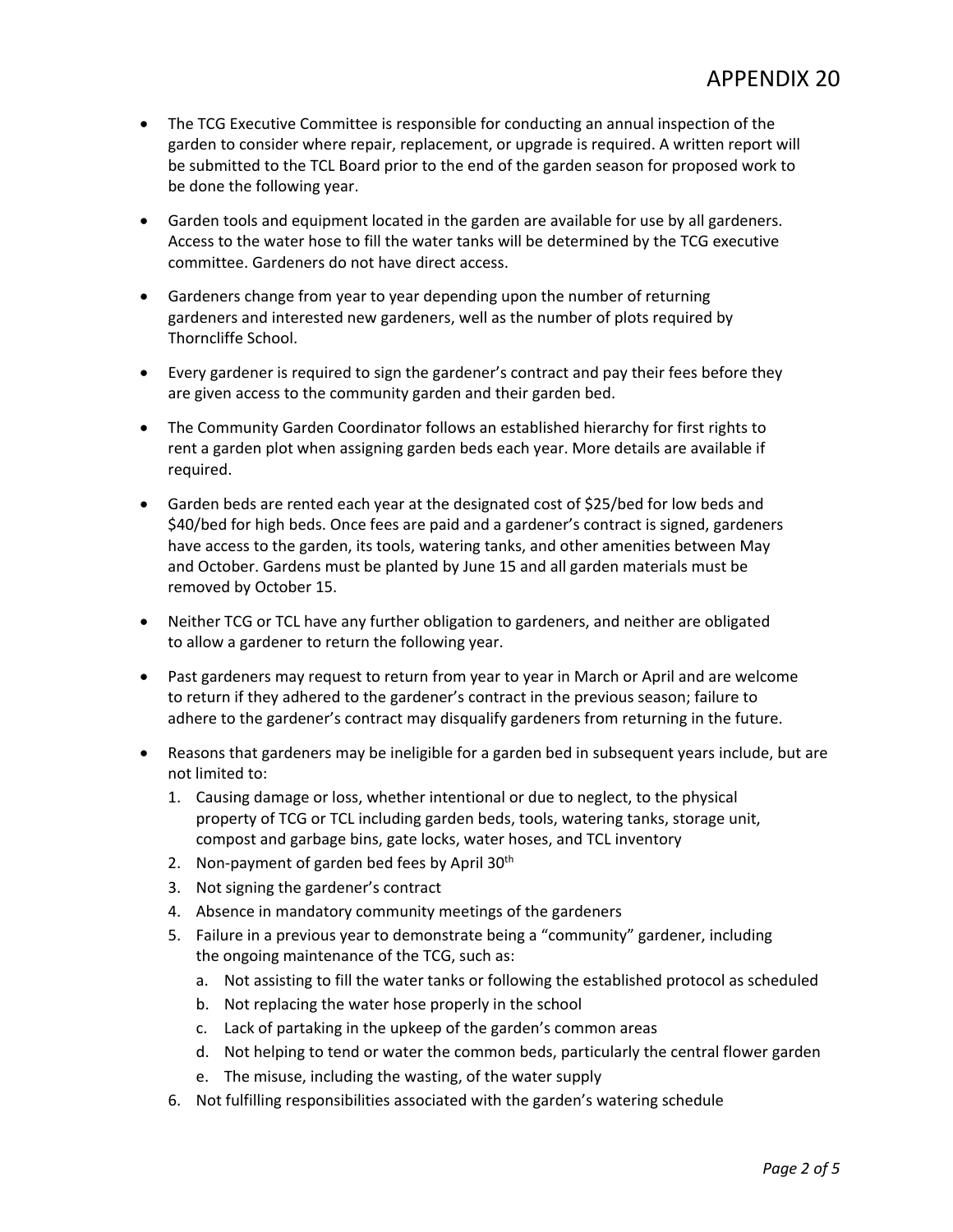- 7. Failure to adhere to the community garden's goals, including allowing a rented plot to become improperly attended or overgrown.
- 8. Lack of care or attention to a rented garden bed by not weeding regularly or not harvesting produce when it is ready to pick
- 9. Sharing the TCG garden gate access with family members under the age of 14 or nonmembers of the community garden.
- 10. Failure to remove garden materials from a rented bed at the end of the season
- The TCL Board sets the combinations to the storage unit and community garden area. Neither the TCG Executive Committee nor its gardeners have authority to change the combination of the locks to the garden gate or TCL sea-can without receiving permission first from the TCL Board. Any changes to the lock combination must be immediately reported to the TCL Board.
- Each year a confidential gardener contact list is created and shared with current gardeners only. The purpose is to enable gardeners to contact each other for a variety of reasons during the growing season. It is expected that gardeners permit their contact information to be shared in this manner.
- A watering schedule is created each season. At the April meeting gardeners sign up for oneweek periods to water the common gardens and Thorncliff School gardens (late June to early September only), in addition to watering beds for gardeners who identify themselves as being out of town for short periods, i.e. on vacation. Duties of the gardeners on rotation include:
	- 1. Ensuring both water tank levels are maintained at a minimum of 1/3 full. If the water level in one tank drops below 1/3 full, both tanks are required to be filled and/or topped up. Tanks at 1/3 levels at the end of the rotation week are not left for filling by the next person in the rotation.
	- 2. Assigned gardener(s) contacts the Master Gardener (or their designate) to arrange access to the water hose in order to fill the water tanks. Allow 1-2 days' notice where possible to coordinate schedules and ensure the tanks do not run dry.
	- 3. For safety purposes and to ensure there is no water waste during the fill-up process, it is mandated that at least two people (preferably TCG gardeners) participate filling the water tanks. The Garden Coordinator, or designate, is not considered one person; gardeners are expected to keep water overflow to a minimum when filling tanks. This is one reason why two people are required.
	- 4. Hoses must be drained out completely before the hose wound on the wheel in the storage room. Another reason why two people are required.
	- 5. It is the responsibility of **all community garden members** to maintain adequate water levels in both water tanks throughout the season.
	- 6. It is the responsibility of the Community Garden executive committee to ensure that the water tanks are drained at the end of each garden season.
- The watering schedule runs weekly on a Monday to Sunday rotation schedule from planting day to mid-September. A copy of the schedule will be posted in an accessible location for all community gardeners to view.
- Gardeners may switch weeks in the watering schedule, however any changes must be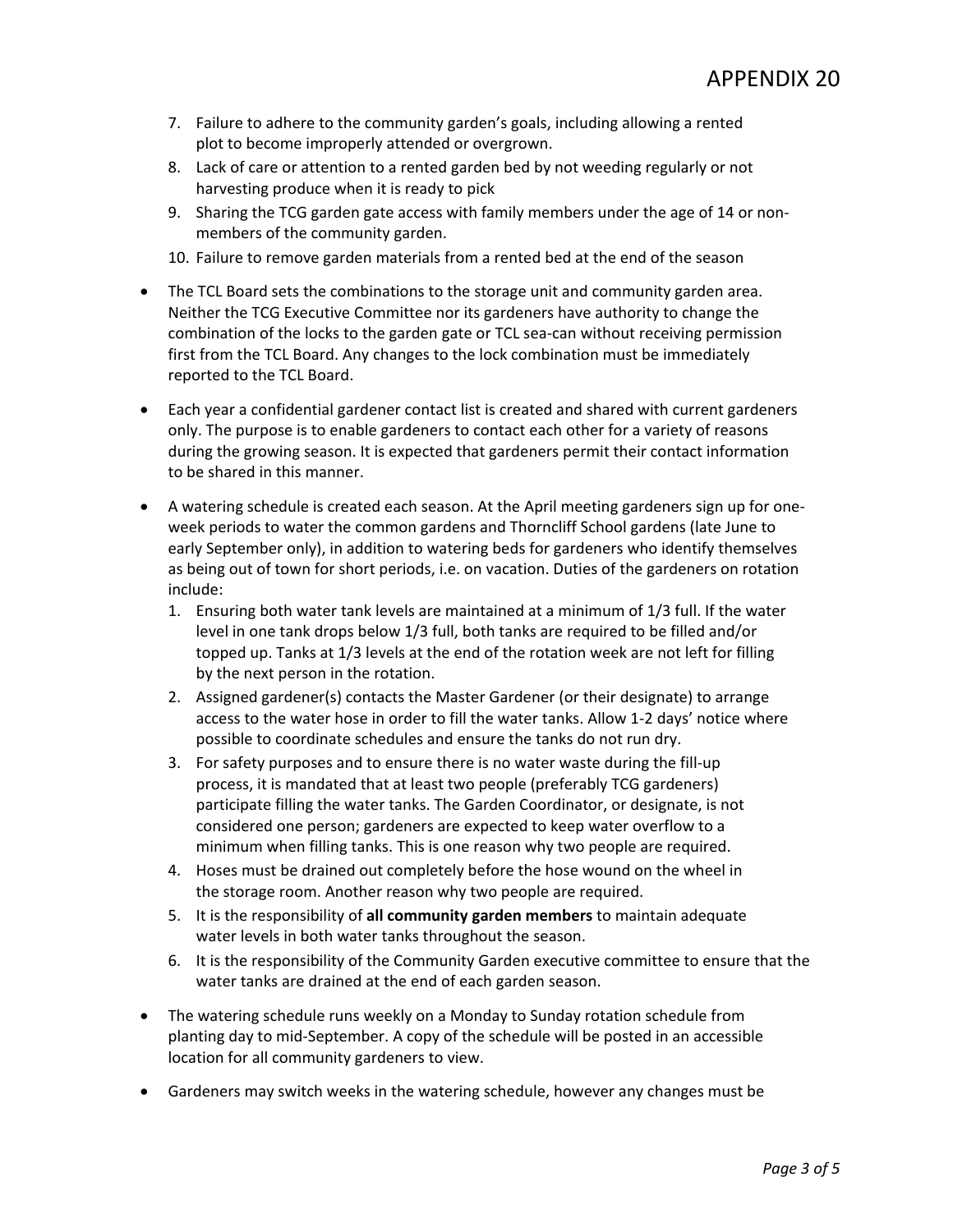report to the Garden Coordinator or their designate.

• The watering schedule will be adjusted if new gardeners join to ensure all gardeners participate equally in this community responsibility and will notify gardeners of the changes if their weeks are affected. Generally, each gardener is responsible for at least two weeks over the growing season.

## **Gardener Meetings – April, June, August, and October**

- As per the gardener's contract, it is mandatory all gardeners attend the four scheduled meetings. Meeting attendance is an essential component of working together as a community. These meetings allow for garden matters to be discussed, operational decisions to be made, and the election of Executive Committee Members.
- If a gardener misses two or more of the four meetings without good reason, they may be disqualified from returning the following year. All gardeners are required to advice the Chair in advance if they are unable to attend.
- Meeting materials are distributed by the Secretary via email a minimum of two days in advance of each group meeting. Gardeners are expected to read the meeting materials in advance of the meeting.
- The Chair sets the April meeting. Dates for the June, August, and October meetings are decided by all gardeners at the April meeting. The August meeting may be cancelled if there is no business to discuss or problems to resolve.
- If gardeners do not sign up for the necessary number of weeks to fill the watering schedule at the April meeting, the Community Garden Chair will assign specific weeks and it is the gardeners' responsibility to switch with another gardener if they have scheduling conflicts.
- The Gardener Contract and Watering Schedule are reviewed with gardeners with questions discussed and answered at the April and June meetings.

## **Signing Officers and Spending Authority**

- There are three signing authorities for the community garden: the Chair, Secretary, and Treasurer.
- The Treasurer is responsible for creating the financial reports for the garden.
- Garden fees are collected each season by the Community Garden Chair.
- The TCG Executive Committee is authorized to manage the rental fees collected each season but otherwise has no spending authority beyond this. To spend more, they must provide a written spending proposal to the TCL Board for their review and approval.
- Expenses relating to the operations of the community garden may be incurred by a gardener for reimbursement by the Treasurer. However, approval from the Chair or approval by motion at a gardener's meeting must first be acquired prior to incurring the expense. Original invoices must be approved and dated by the Chair and submitted to the Treasurer for payment. If the invoice is lost or otherwise not available, an expense reimbursement form can be obtained from the Treasurer. Once approved by the Chair, the